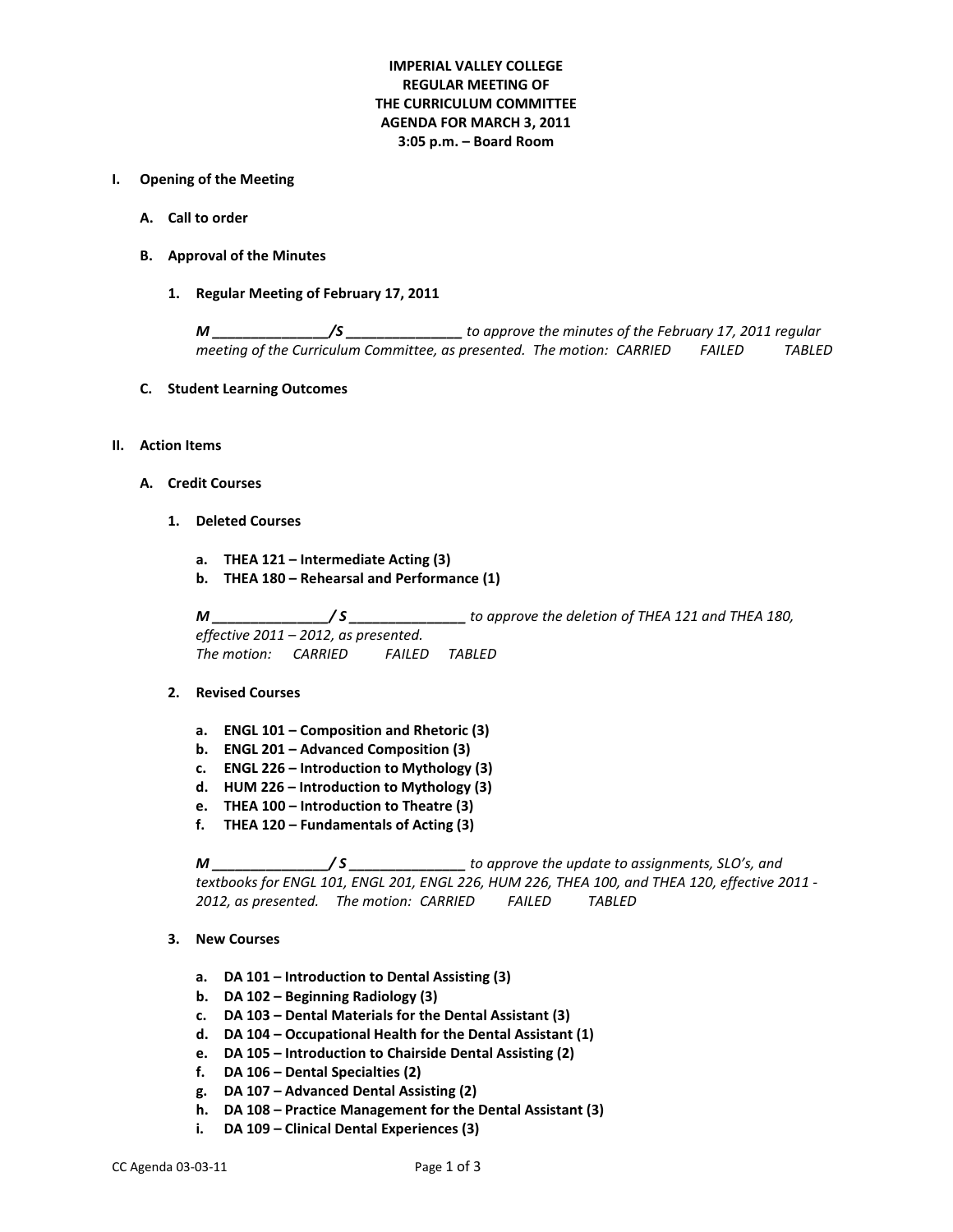- **j. DA 110 – Ethics and Jurisprudence (1)**
- **k. DA 111 – Dental Assisting Seminar (2)**
- **l. DA 112 – Dental Health Education (2)**

*M \_\_\_\_\_\_\_\_\_\_\_\_\_\_\_/ S \_\_\_\_\_\_\_\_\_\_\_\_\_\_\_ to approve the addition of DA 101, 102, 103, 104, 105, 106, 107, 108, 109, 110, 111, and 112 to the credit curriculum, effective 2011 - 2012, as presented. The motion: CARRIED FAILED TABLED*

#### **B. Majors and Certificates**

## **1. Revised Majors and Certificates**

## **a. Automotive Technology Certificate**

*M \_\_\_\_\_\_\_\_\_\_\_\_\_\_\_/ S \_\_\_\_\_\_\_\_\_\_\_\_\_\_\_ to approve the deletion of the statement "Student must satisfy the Imperial Valley College mathematics competency requirements for the certificate" from the The motion: CARRIED FAILED TABLED Automotive Technology Certificate, effective 2011 - 2012, as presented.* 

## **2. New Majors and Certificates**

## **a. Dental Assistant (30 units required for the major and certificate)**

*M\_\_\_\_\_\_\_\_\_\_\_\_\_\_\_/S \_\_\_\_\_\_\_\_\_\_\_\_\_\_\_ to approve the addition of the Dental Assistant major and certificate to the credit programs, effective 2011 - 2012, as presented. The motion: CARRIED FAILED TABLED*

## **C. SB 1440 and Institutional Requirements under General Education**

*M\_\_\_\_\_\_\_\_\_\_\_\_\_\_\_\_\_/S\_\_\_\_\_\_\_\_\_\_\_\_\_ to eliminate the Institutional Requirement for American Institutions, Section A., Political Science 102 AND One course selected from: History 120 OR History 121. The motion: CARRIED FAILED TABLED*

*M \_\_\_\_\_\_\_\_\_\_\_\_\_\_\_\_/S\_\_\_\_\_\_\_\_\_\_\_\_\_ to approve the addition of POLS 102, HIST 120 and HIST 121 to the Imperial Valley College General Education Section D. Social and Behavioral Sciences, as presented. The motion: CARRIED FAILED TABLED*

*M\_\_\_\_\_\_\_\_\_\_\_\_\_\_\_\_/S\_\_\_\_\_\_\_\_\_\_\_\_\_\_ to eliminate the Institutional Requirement for Health Education: Health Education 102 or Health Education 100 (Veterans Only), and to eliminate the Institutional Requirement for Physical Education: Physical Education 100 (2 Units) and One (1) Physical Education Activity Course (1 Unit). The motion: CARRIED FAILED TABLED*

*M\_\_\_\_\_\_\_\_\_\_\_\_\_\_\_\_/S\_\_\_\_\_\_\_\_\_\_\_\_\_\_ to establish a definition for IVC GE, Area E: Elective and identify courses appropriate for the definition. The motion: CARRIED FAILED TABLED*

*M\_\_\_\_\_\_\_\_\_\_\_\_\_\_\_\_/S\_\_\_\_\_\_\_\_\_\_\_\_\_\_ to entitle Area E: Lifelong Learning and Self-Development. The motion: CARRIED FAILED TABLED*

*M\_\_\_\_\_\_\_\_\_\_\_\_\_\_\_\_/S\_\_\_\_\_\_\_\_\_\_\_\_\_\_ to add the following courses as appropriate for Area E/Lifelong Learning and Self-Development: CDEV/PSY 104, HE 102, COUN 100, PE 100, PE Activity (Minimum 1.0), PSY 144, PSY 146, PSY 204, SOC 110. The motion: CARRIED FAILED TABLED*